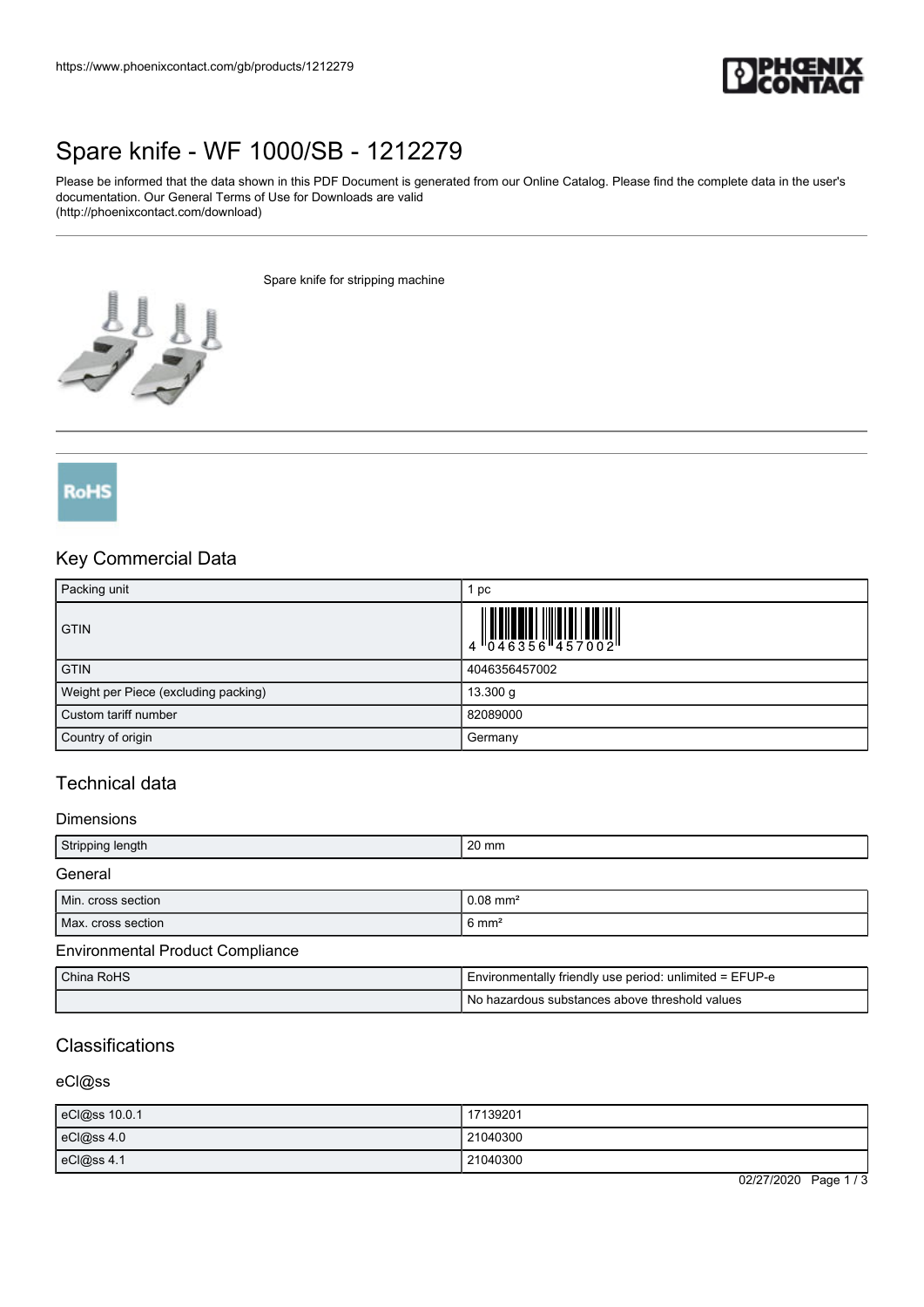

# [Spare knife - WF 1000/SB - 1212279](https://www.phoenixcontact.com/gb/products/1212279)

# **Classifications**

## eCl@ss

| eCl@ss 5.0 | 21040300 |
|------------|----------|
| eCl@ss 5.1 | 21040300 |
| eCl@ss 6.0 | 21049000 |
| eCl@ss 7.0 | 21049237 |
| eCl@ss 8.0 | 21049237 |
| eCl@ss 9.0 | 17139201 |

### ETIM

| <b>ETIM 2.0</b> | EC001186 |
|-----------------|----------|
| <b>ETIM 3.0</b> | EC001186 |
| <b>ETIM 4.0</b> | EC001509 |
| <b>ETIM 5.0</b> | EC001509 |
| ETIM 6.0        | EC001509 |
| <b>ETIM 7.0</b> | EC001509 |

## UNSPSC

| <b>UNSPSC 6.01</b>   | 23171604 |
|----------------------|----------|
| <b>UNSPSC 7.0901</b> | 23171604 |
| UNSPSC 11            | 23171604 |
| <b>UNSPSC 12.01</b>  | 23171604 |
| UNSPSC 13.2          | 27111501 |
| <b>UNSPSC 18.0</b>   | 27111518 |
| UNSPSC 19.0          | 27111518 |
| UNSPSC 20.0          | 27111518 |
| <b>UNSPSC 21.0</b>   | 27111518 |

# Approvals

## Approvals

Approvals

EAC

### Ex Approvals

## Approval details

EAC<sub>EAC</sub>ERE

 RU C-DE.AI30.B.01549

02/27/2020 Page 2 / 3